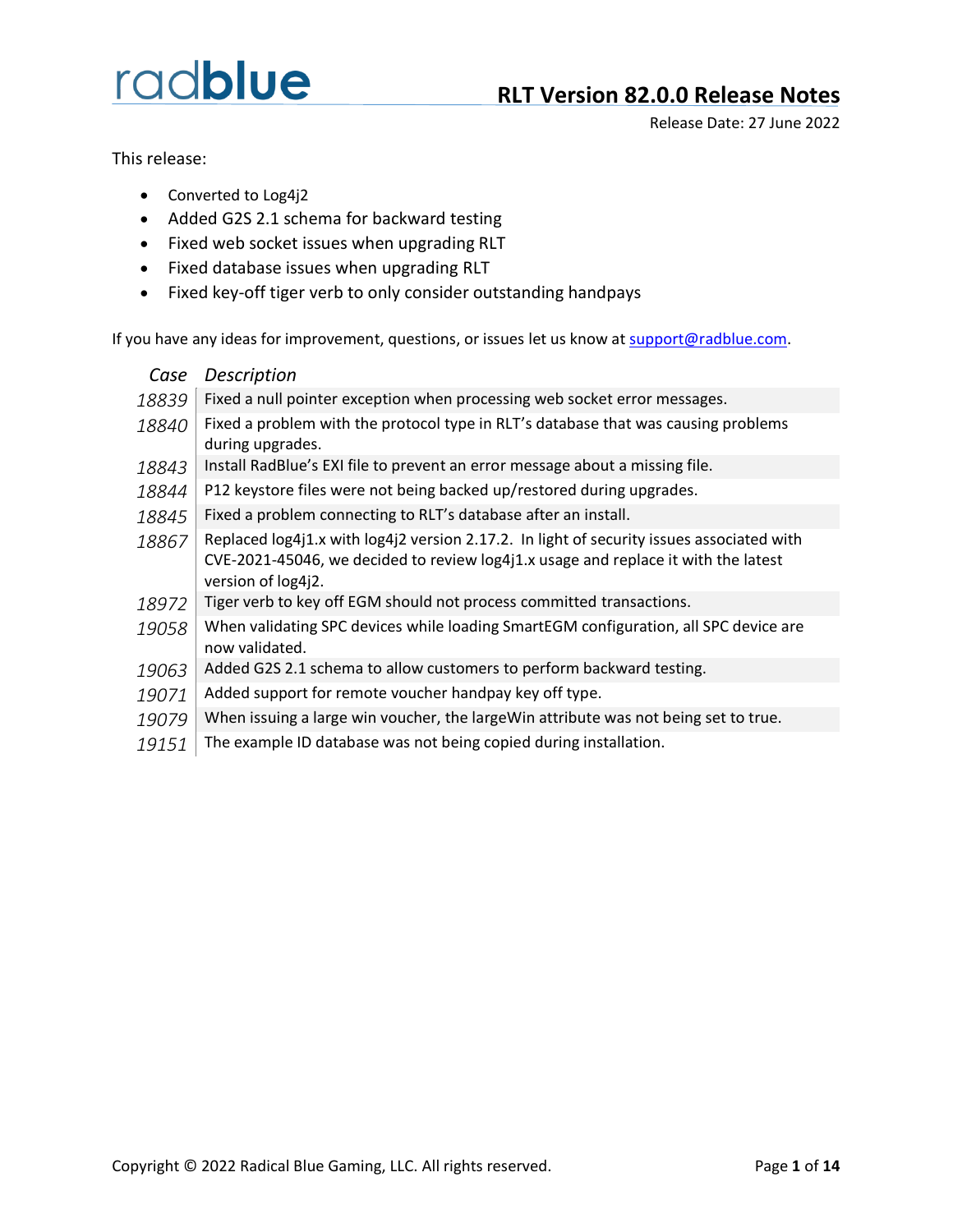Release Date: 7 December 2021

This release:

- Added support for Web Sockets in RLT
- Added support for sending optionList after setOptionChange.
- Added new metrics for time from OPENING state to ONLINE state.

If you have any ideas for improvement, questions, or issues let us know a[t support@radblue.com.](mailto:support@radblue.com)

|  | Case | Description |
|--|------|-------------|
|--|------|-------------|

- 17162 | Add support for Web Sockets in RLT
- 18595 Added support for sending optionList after the setOptionChange. Sections 9.4.4 and 9.14.1 are BOTH required and are conflicting. Since 9.4.4 is more expansive in terms of requirements, the EGM MUST send the optionList after a setOptionChange.
- 18812 Add time from commsOnLine to setCommsState (OPENING to ONLINE)

#### Changes in User Interface

The RLT is configured to use one protocol at a time. To set the protocol type select from

- HTTP/SOAP SOAP protocol over HTTP transport.
- HTTPS/SOAP SOAP protocol over a secure HTTP transport.
- WS/XML XML protocol over web sockets transport.
- WSS/XML XML protocol over secure web sockets transport.

| Load Tester Configuration |                            |                                                                       | ×                       |
|---------------------------|----------------------------|-----------------------------------------------------------------------|-------------------------|
|                           | <b>Engine Options</b>      |                                                                       |                         |
|                           | General Transport          |                                                                       |                         |
| <b>Engine Options</b>     | Bind To Address: 127.0.0.1 |                                                                       | $\bullet$               |
|                           | Protocol Type: HTTP/SOAP   |                                                                       | $\bullet$               |
| <b>Security Options</b>   | SOAP Port:                 | <b>HTTP/SOAP</b>                                                      | $\bullet$               |
|                           | SOAP Timeout: WS/XML       | <b>HTTPS/SOAP</b>                                                     | $\overline{\mathbf{Q}}$ |
|                           | Multiple IP Addresses :    | <b>WSS/XML</b>                                                        | $\bullet$               |
| <b>License Manager</b>    |                            | $\checkmark$                                                          | $\bullet$               |
|                           | Debug SSL Enabled: Yes     |                                                                       |                         |
|                           | <b>GZIP Enabled: Yes</b>   | $\checkmark$                                                          | $\mathbf 0$             |
|                           | <b>EXI Enabled: Yes</b>    |                                                                       | $\bullet$               |
|                           | Use Content Length: Yes    |                                                                       | $\bullet$               |
|                           | Web Help Port: 33901       |                                                                       | $\mathbf 0$             |
|                           |                            | Remote Control URL: http://127.0.0.1:33501/RLT/                       |                         |
|                           |                            | Scratch Pad URL: http://127.0.0.1:33501/RLT/pages/ScratchPad-RLT.html | 0                       |
|                           |                            |                                                                       |                         |
|                           |                            |                                                                       |                         |
|                           |                            |                                                                       |                         |
|                           |                            |                                                                       |                         |
|                           |                            |                                                                       |                         |
|                           |                            | <b>OK</b><br>Cancel<br>Apply                                          |                         |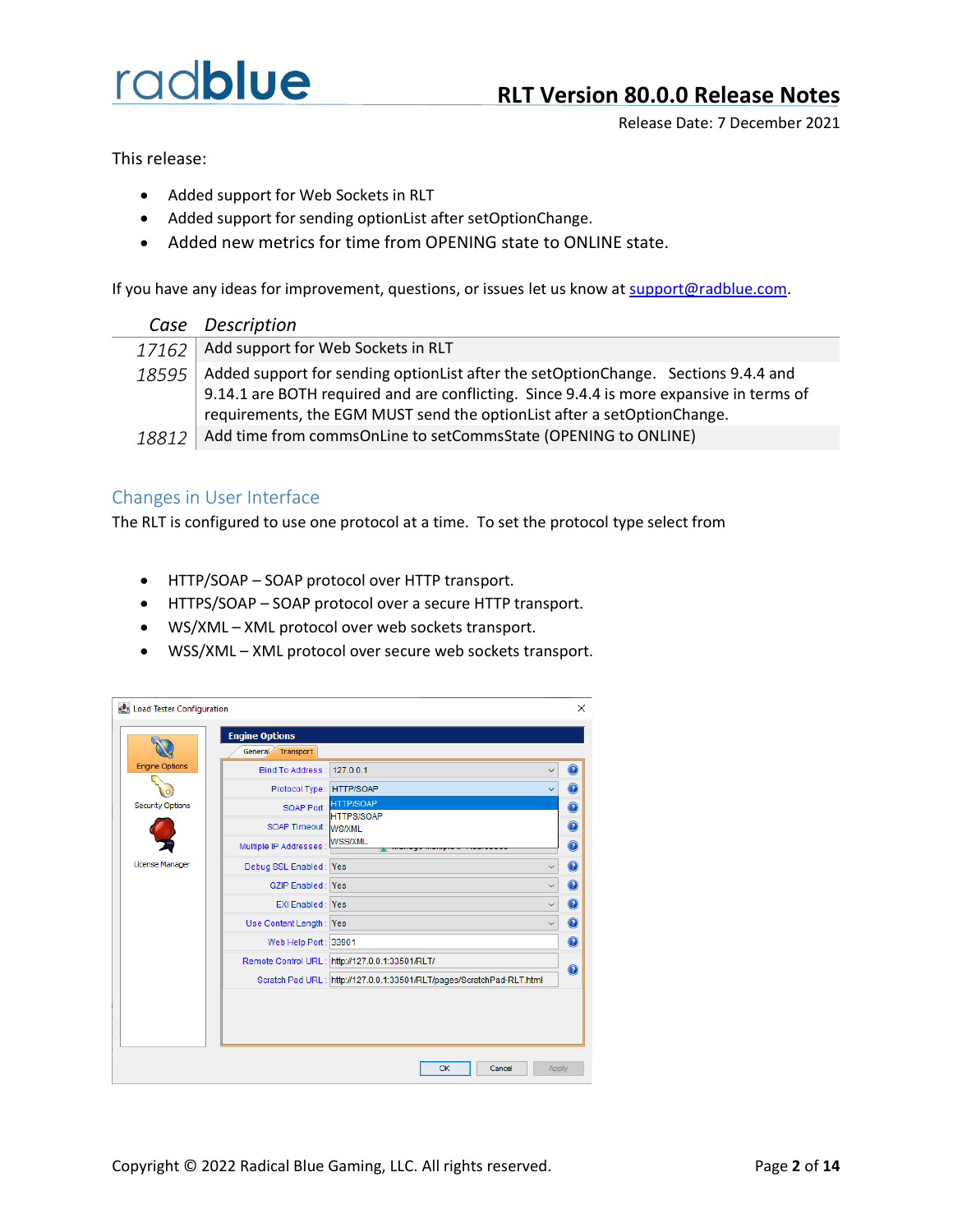### Changes in Metrics

Two sets of metrics were added to the RLT. These metrics can be used to measure the impact of changes to EGM startup algorithms used in your host. The first set of metrics are the min/avg/max EGM times from when the EGM enters the OPENING state (commsOnLine being sent) to the ONLINE state (setCommsState received). The second set of metrics are the min/avg/max RESET EGM times from OPENING to ONLINE. A RESET EGM is when the EGM has all of the commsOnLine flags set to true (e.g., the EGM has been RESET).

| <b>DESCRIPTION</b>              | NAME                                                      | <b>TYPE</b> |
|---------------------------------|-----------------------------------------------------------|-------------|
| EGM - AVERAGE TIME TO           | com.radblue.loadtester.engine.metric.avgTimeToOnline      | <b>AVG</b>  |
| <b>ONLINE (IN MILLISECONDS)</b> |                                                           |             |
| EGM - MAXIMUM TIME TO           | com.radblue.loadtester.engine.metric.maxTimeToOnline      | MAX         |
| <b>ONLINE (IN MILLISECONDS)</b> |                                                           |             |
| EGM - MINIMUM TIME TO           | com.radblue.loadtester.engine.metric.minTimeToOnline      | <b>MIN</b>  |
| ONLINE (IN MILLISECONDS)        |                                                           |             |
| <b>RESET EGM - AVERAGE</b>      | com.radblue.loadtester.engine.metric.avgTimeResetToOnline | AVG         |
| TIME TO ONLINE (IN              |                                                           |             |
| MILLISECONDS)                   |                                                           |             |
| <b>RESET EGM - MAXIMUM</b>      | com.radblue.loadtester.engine.metric.maxTimeResetToOnline | MAX         |
| TIME TO ONLINE (IN              |                                                           |             |
| MILLISECONDS)                   |                                                           |             |
| <b>RESET EGM - MINIMUM</b>      | com.radblue.loadtester.engine.metric.minTimeResetToOnline | <b>MIN</b>  |
| TIME TO ONLINE (IN              |                                                           |             |
| MILLISECONDS)                   |                                                           |             |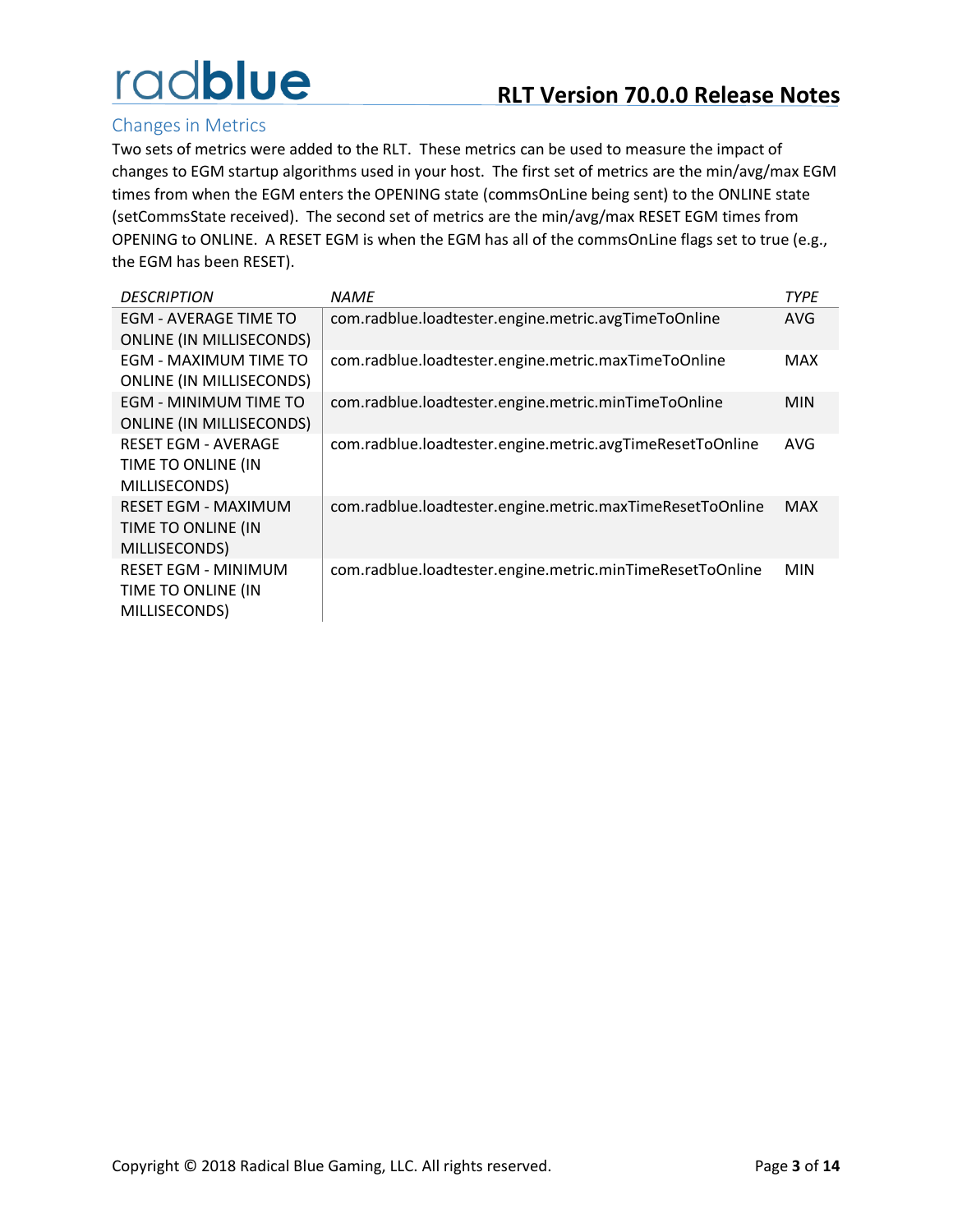### **RLT Version 78.0.0 Release Notes**

Release Date: 2 June 2021

This release:

- Ability to set the host URL on a per EGM basis.
- Ability to pause tiger scripts between a start and end time.
- Updated Java to 1.8.0\_275
- Updated JIDE to 3.7.12-pre

| Case  | Description                                                  |
|-------|--------------------------------------------------------------|
| 17157 | Update Java to 1.8.0 275                                     |
| 17158 | Update JIDE to 3.7.12-pre                                    |
| 17183 | Ability to modify host URL on a per EGM basis.               |
| 17485 | Ability to pause tiger scripts between a start and end time. |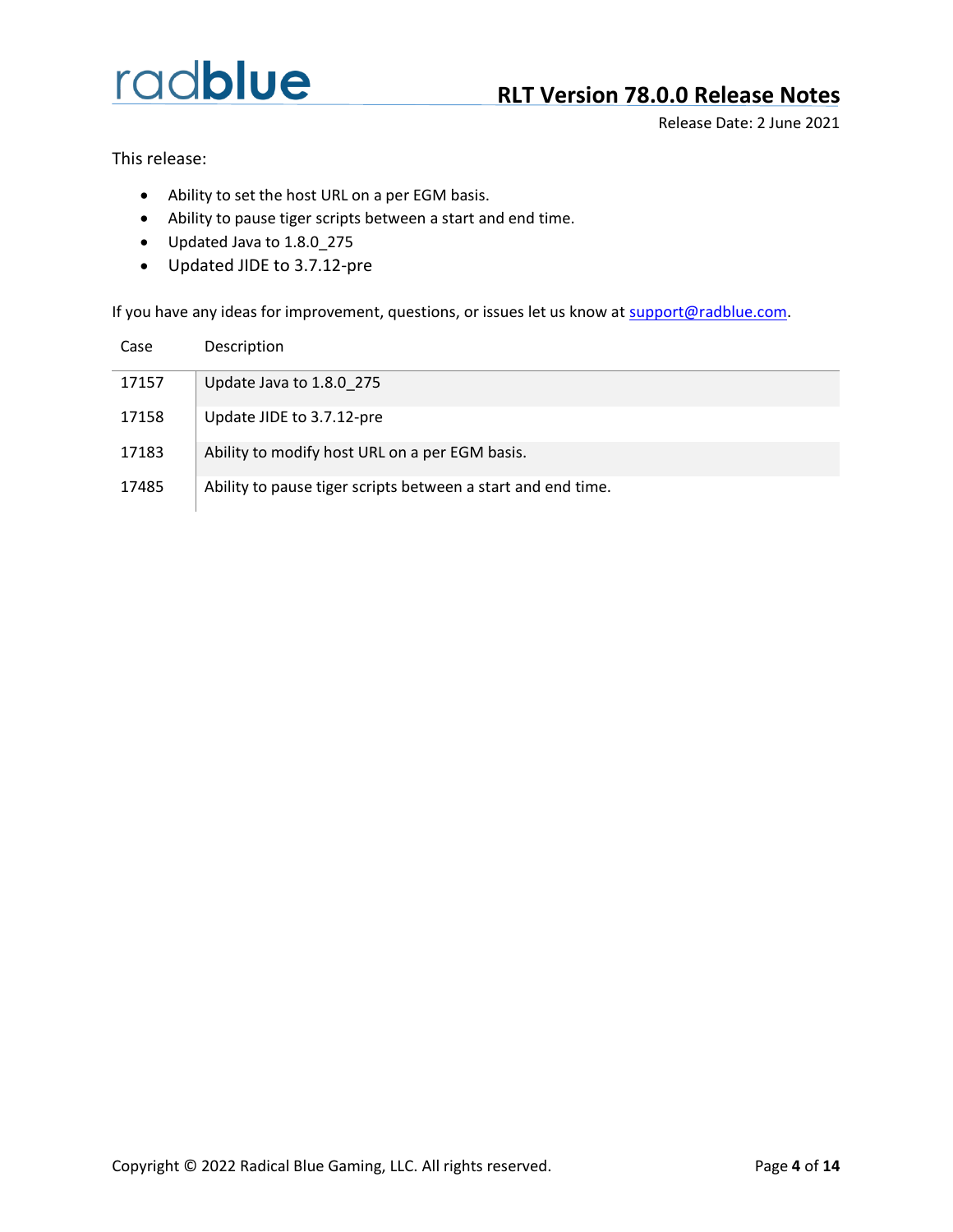Release Date: 7 December 2020

This release:

- Fixed a bug in progressive class when setting the progDataTable.
- Updated Apache CXF to 3.2.13

| Case | Description |
|------|-------------|
|      |             |

| 16707 Updated Apache CXF to 3.2.13. |
|-------------------------------------|
|-------------------------------------|

- 16755 Starting a web server to handle help files to work around a limitation in FireFox.
- 17149 Fixed a bug where the progDataTable was being appended instead of replaced during setOptionChange.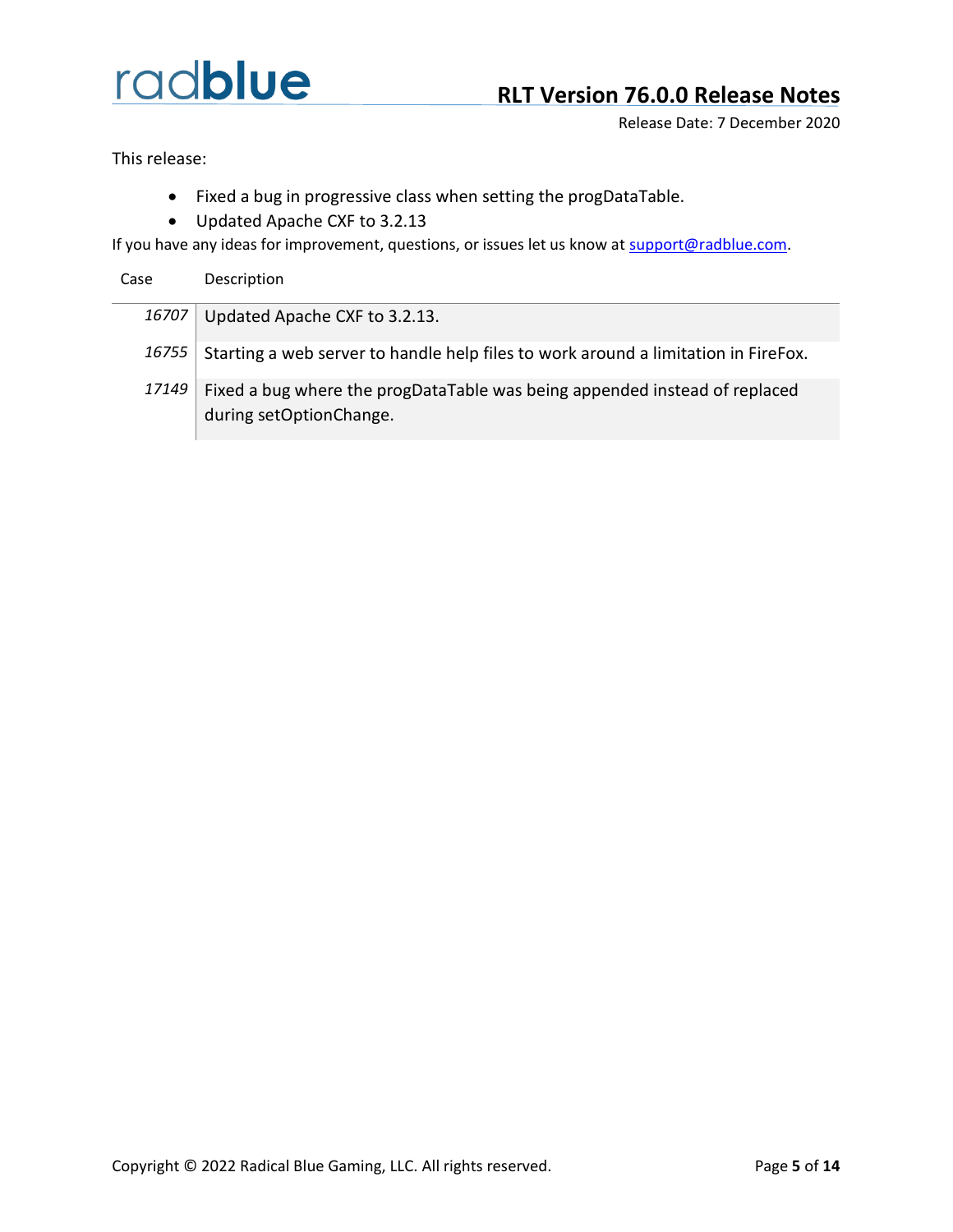### **RLT Version 74.0.0 Release Notes**

Release Date: 2 June 2020

This release:

- Fixed bugs associated with the SPC class.
- Updated Java to OpenJDK 1.8.0\_242.

| Case  | Description                                                                                                                         |
|-------|-------------------------------------------------------------------------------------------------------------------------------------|
| 16213 | Fixed a bug where SPC option config parameters were not being persisted.                                                            |
| 16306 | Modified tiger scripts engine to allow SPC devices to be used with<br>Human.playSimpleGameWithProgressiveHit verb.                  |
| 16318 | Pay progressive wins to credit meter if EGM configuration allows it.                                                                |
| 16391 | Fixed a bug where the egmException was being updated after it was<br>$\bullet$<br>previously set.                                   |
|       | Fixed a bug where wat.commitTransfer commands were being generated<br>$\bullet$<br>after the log record was set to G2S commitAcked. |
| 16392 | Updated Java to OpenJDK 1.8.0 242.                                                                                                  |
| 16395 | Fixed a bug where transport was stuck in a loop when SSL connections fail.                                                          |
| 16637 | RLT tool icon was not being loaded properly.                                                                                        |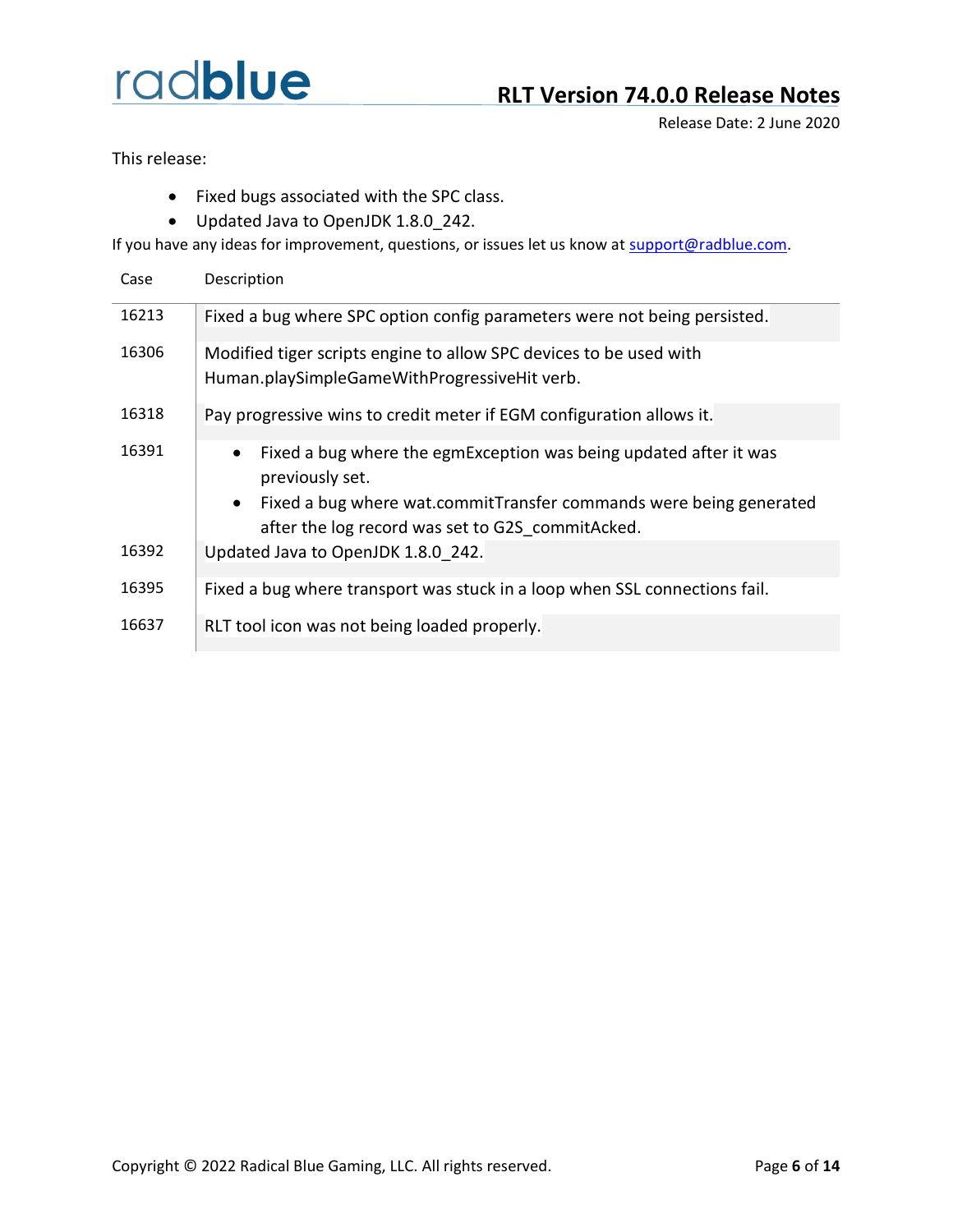### **RLT Version 72.0.0 Release Notes**

Release Date: 3 December 2019

This release:

- Upgraded to G2S Schema 3.1
- Added support for spc Class
- Added support for mystery Class

| Case  | Description                                                                                                                                                                                                                              |
|-------|------------------------------------------------------------------------------------------------------------------------------------------------------------------------------------------------------------------------------------------|
| 15569 | Implemented g2sRTP extension.                                                                                                                                                                                                            |
| 15581 | Removed warning about Unknown soapAction:<br>'http://G2S.gamingstandards.com/SendG2SMessage'                                                                                                                                             |
| 15603 | Modified the spcProfile command to display level profiles.                                                                                                                                                                               |
| 15678 | Fixed a bug where the commsOnLine flags were not being reset after the<br>commsOnLineAck was received.                                                                                                                                   |
| 15820 | Upgrade G2S schema to 3.1.                                                                                                                                                                                                               |
| 15832 | Implemented GSATB-151 Master Reset Persistency. The current master reset is<br>saved to the SmartEGM configuration file if the master reset has not taken effect<br>yet.                                                                 |
| 15833 | Implemented GSMP-2025. The SmartEGM will now generate G2S OCE107<br>optionConfig Configuration Aborted event along with G2S OCE110 optionConfig<br>Configuration Change Authorization Timeout event when the authorization times<br>out. |
| 15835 | Implemented GSATB-121 Additional Download Error Codes.                                                                                                                                                                                   |
| 16010 | Implemented g2sPTB extension.                                                                                                                                                                                                            |
| 16037 | Implemented spc class.                                                                                                                                                                                                                   |
| 16041 | Fixed a bug where icons were not being found from the installed version.                                                                                                                                                                 |
| 16118 | Implemented mystery class.                                                                                                                                                                                                               |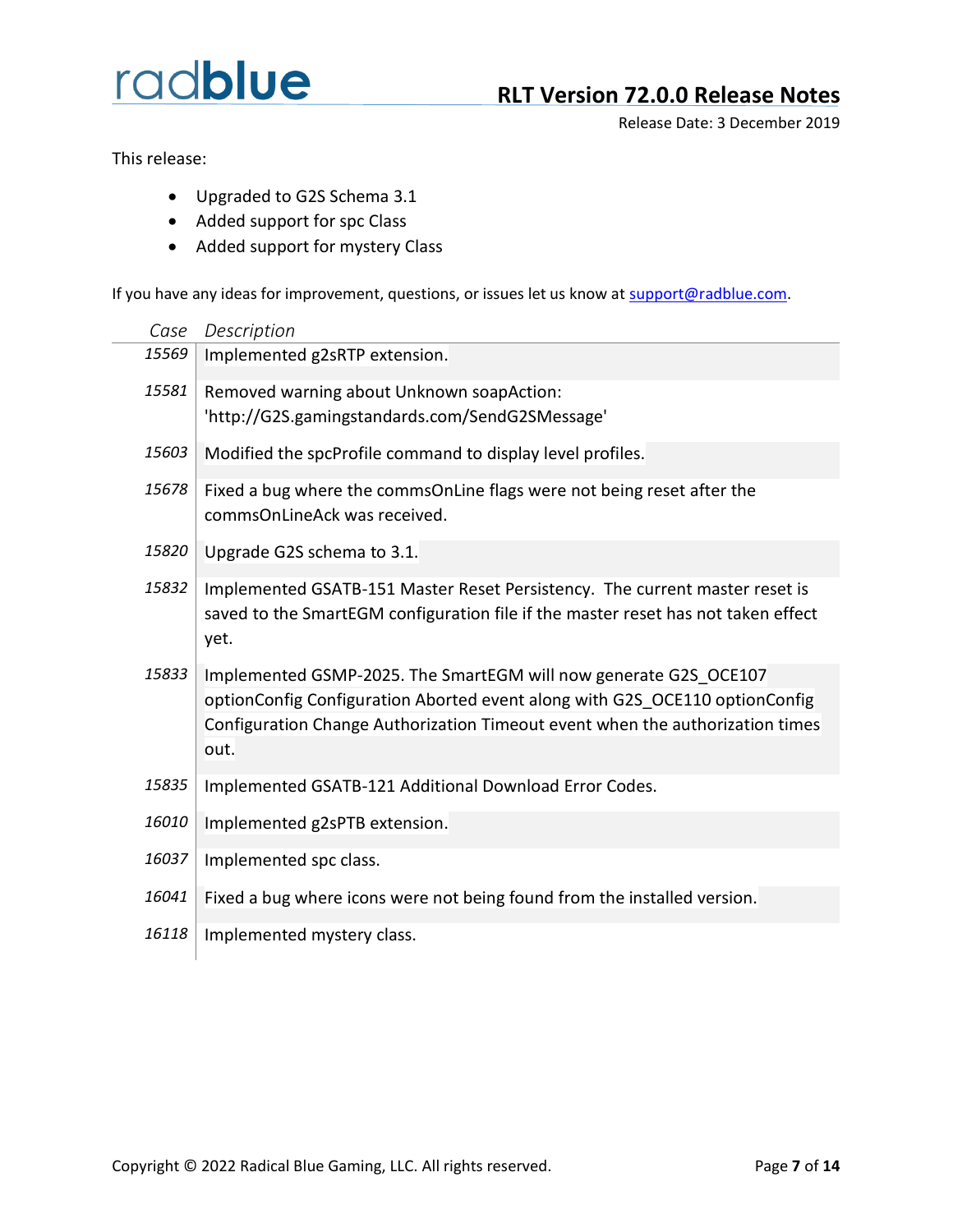### **RLT Version 70.0.0 Release Notes**

Release Date: 3 June 2019

This release:

- Retry progressive hits that are not acknowledged.
- Fixed bug that cleared meter values.

- *Case Description*
- 14893 Progressive hits are now retried if they are not acknowledged.
- 15013 Master reset code was clearing the meter values after all resets. The code should only clear the meter values for a master reset.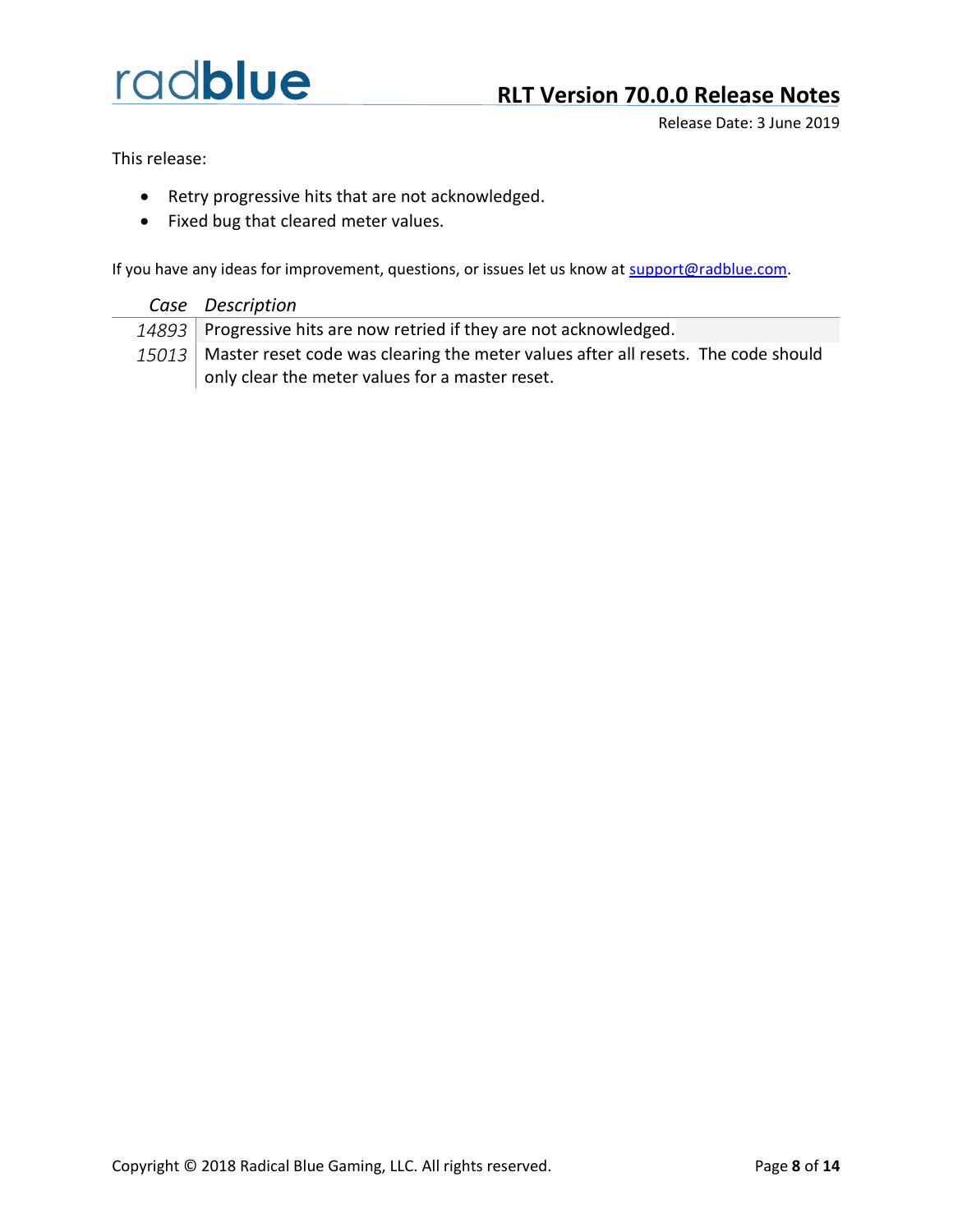### **RLT Version 68.0.0 Release Notes**

Release Date: 3 December 2018

This release:

- Updated idReader class to G2S 3.0.
- Bug fixes in the handpay class.
- Bug fixes for masterReset in the cabinet class.
- Bug fix in mediaDisplay class.
- Bug fix in gat class.

| Case  | Description                                                                                              |
|-------|----------------------------------------------------------------------------------------------------------|
| 14160 | Fixed a bug where the SmartEGM is generating a progressive hit for a zero win.                           |
| 14161 | Fixed a bug where the cashableAmt in sourceRef elements in handpay commands                              |
|       | was not the progressive win amount.                                                                      |
| 14187 | Fixed a bug where EGM owned handpay devices was causing the EGM not to start.                            |
|       | Note: EGM owned handpay devices is still not supported in the RST.                                       |
| 14188 | Fixed a bug where currency meters were not being set to zero during a master                             |
|       | reset.                                                                                                   |
| 14189 | Fixed a bug where GTK_CBX005 Master Reset Not Pending was not being sent                                 |
|       | when master reset was not pending.                                                                       |
| 14190 | Fixed a bug where GTK CBE012 Master Reset Time-Out event was not being                                   |
|       | generated.                                                                                               |
| 14191 | Fixed a bug where GTK CBX004 Invalid Master Reset Request was not being                                  |
|       | generated. The Smart EGM will generate GTK CBX004 when the authorizing host                              |
|       | is unknown, not registered, or the timeoutData is null or greater than 24 hours.                         |
| 14192 | Fixed a bug where GTK_CBE010, GTK_CBE011, GTK_CBE012 did not have the                                    |
|       | master reset or authorize status payload.                                                                |
| 14194 | Fixed a bug where GTK CBE006 Master Reset Authorized's authorizeStatus was                               |
|       | not set to G2S timeout when the master reset timed out.                                                  |
| 14210 | AuthorizeMasterReset will return a GTK CBX005 when there is no pending<br>$\bullet$                      |
|       | master reset or the host sends the wrong request ID.                                                     |
|       | AuthorizeMasterReset will generate GTK_CBX003 if the master reset is<br>$\bullet$                        |
|       | already in progress.                                                                                     |
|       | AuthorizeMasterReset will generate GTK_CBX005 when for an unknown<br>$\bullet$                           |
|       | authorizing host.                                                                                        |
|       | CancelMasterReset generates GTK CBX005 when the master reset is not<br>$\bullet$                         |
|       | pending, wrong request ID, or the logEntry is already GTK inProcess,                                     |
|       | GTK_cancelled, or GTK_aborted.                                                                           |
|       | masterReset generates GTK CBX003 if the active master reset is not<br>$\bullet$                          |
|       | GTK aborted or GTK_cancelled.<br>Changed the order of checking for owner commands before guest commands. |
| 14220 | This means G2S APX010 Command Restricted To Owner will be generated before                               |
|       |                                                                                                          |
|       | G2S APX012 Command Restricted To Owner and Guests.                                                       |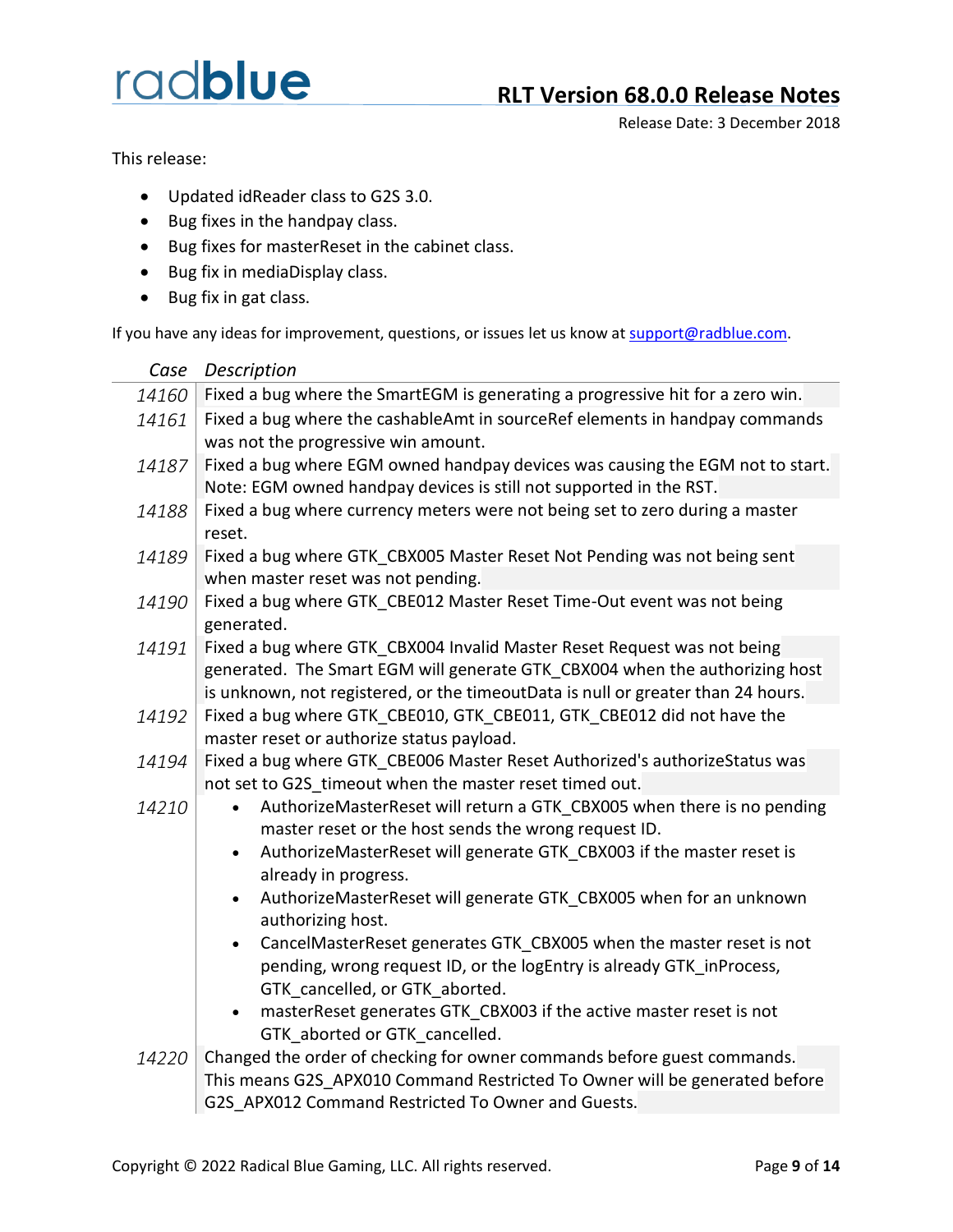| Case  | Description                                                                                  |
|-------|----------------------------------------------------------------------------------------------|
| 14230 | Fixed a bug where GTK CBE009 did not contain the master reset status payload.                |
| 14272 | Fixed a bug where IGT MDX007 was being generated for an media access token of<br>zero.       |
| 14275 | Fixed a bug where the Smart EGM was not sending download.scriptStatus                        |
|       | command when a package is deleted by a script action.                                        |
| 14282 | Fixed a bug where mediaDisplay events were sending the latest transaction                    |
|       | instead of the transcription for the specified device ID. IGT MDE101,                        |
|       | IGT MDE102, and IGT MDE105 were updated.                                                     |
| 14323 | Added a warning to the Tiger scripts when processing progressive handpays that               |
|       | the host provided keyOffType will be used instead of the user supplied<br>keyOffType.        |
| 14324 | Fixed a bug that prevented the EGM from locking the handpay device during a a                |
|       | game play cycle. This prevented G2S CBE210 Device Action Locked EGM from                     |
|       | being sent after G2S JPE101 Handpay Pending.                                                 |
| 14328 | Fixed a bug where G2S JPX003 was not being generated for a committed handpay<br>transaction. |
| 14351 | Removed handpay processing for mixCreditTypes, requestNonCash and                            |
|       | combineCashableOut attributes as specified in G2S 3.0 section 11.1.10.                       |
| 14352 | Deprecated mixCreditTypes, requestNonCash, and combineCashableOut handpay                    |
|       | attribute. The handpay profile and option config parameters are now set to the               |
|       | default values and canModRemote=false and canModLocal=false.                                 |
| 14353 | G2S_JPX001 is generated for a setRemoteKeyOff of G2S_unknow or non-                          |
|       | original key off type.<br>G2S JPX002 is generated for any key off type that is NOT credit or |
|       | handpay.                                                                                     |
| 14354 | Fixed a double posting of handpay meters during a game play cycle.                           |
|       | Modified the game play engine to handle a keyoff type that was not specified by              |
|       | the user in the tiger script.                                                                |
| 14364 | Fixed a bug where game denom and wager meters were not being set to zero                     |
|       | during a master reset.                                                                       |
| 14365 | Deprecated configDate and configComplete in ID Reader device.                                |
| 14367 | Deprecated idEnconding in ID Reader device.                                                  |
| 14368 | Deprecated lossLimit in ID Reader device.                                                    |
| 14375 | Added support for illegal door open (g2sAUS).                                                |
| 14381 | Added support for illegal door access (g2sAUS).                                              |
| 14384 | Add warning while loading a Smart EGM configuration file if the informed player              |
|       | device is defined by the player device is not.                                               |
| 14390 | Added support for illegal door access in the note acceptor class (g2sAUS).                   |
| 14391 | Added support for illegal door access in the coin acceptor class (g2sAUS).                   |
| 14392 | Added support for illegal door access in the hopper class (g2sAUS).                          |
| 14393 | Added support for illegal door access in the note dispenser class (g2sAUS).                  |
| 14419 | Added the ability to generate G2S IDE109 Error Detected While Reading ID.                    |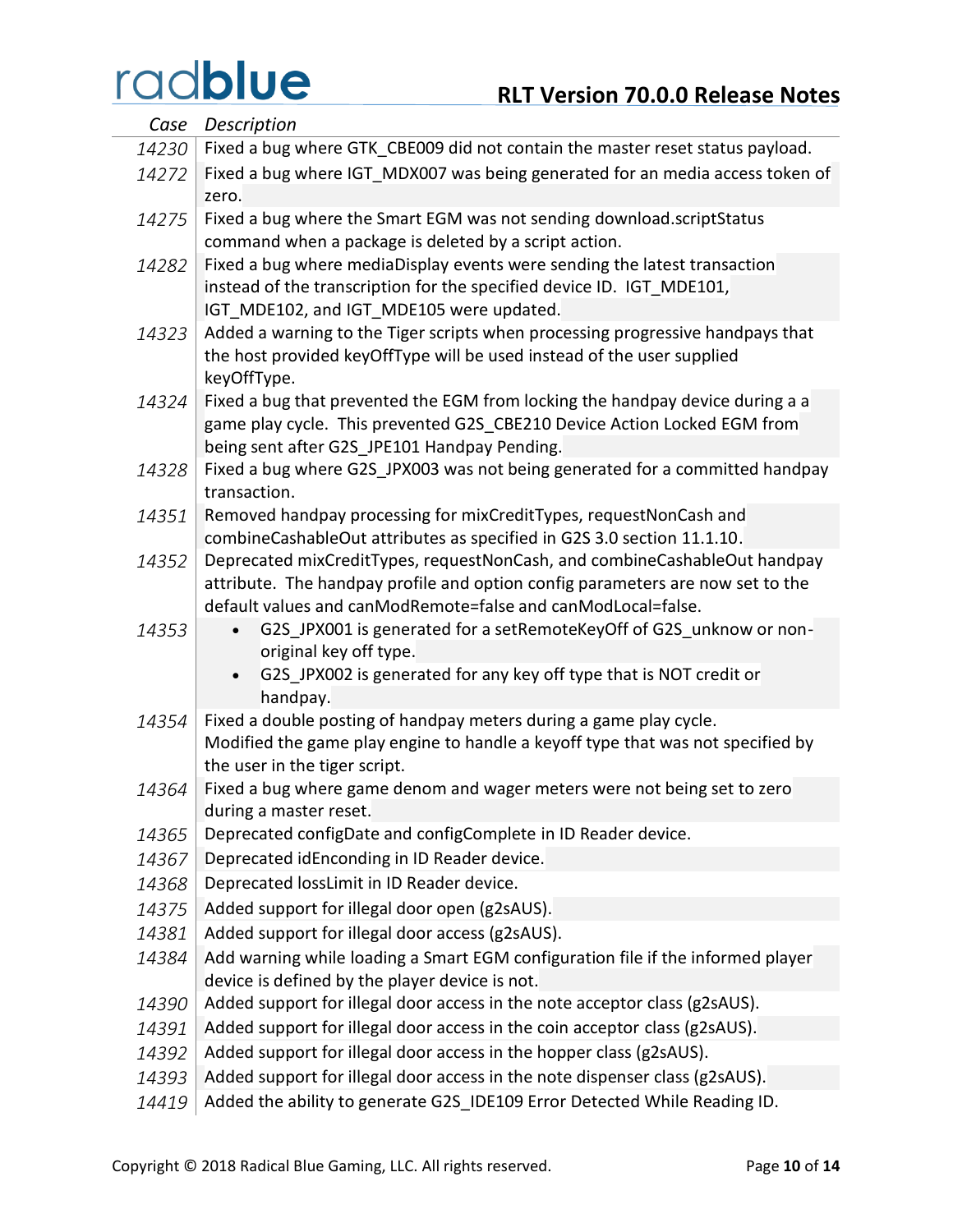*Case Description 14486* Fixed a bug when processing two authorizeTransfers from the host for one WAT transaction. 14538 Fixed a bug where the ID reader device was not removing the ID when the device was disabled. 14815 | Implemented section 23.10.1.3 in G2S 3.0 for duplicate doVerification commands.

14871 Created a 64-bit Windows RST installer.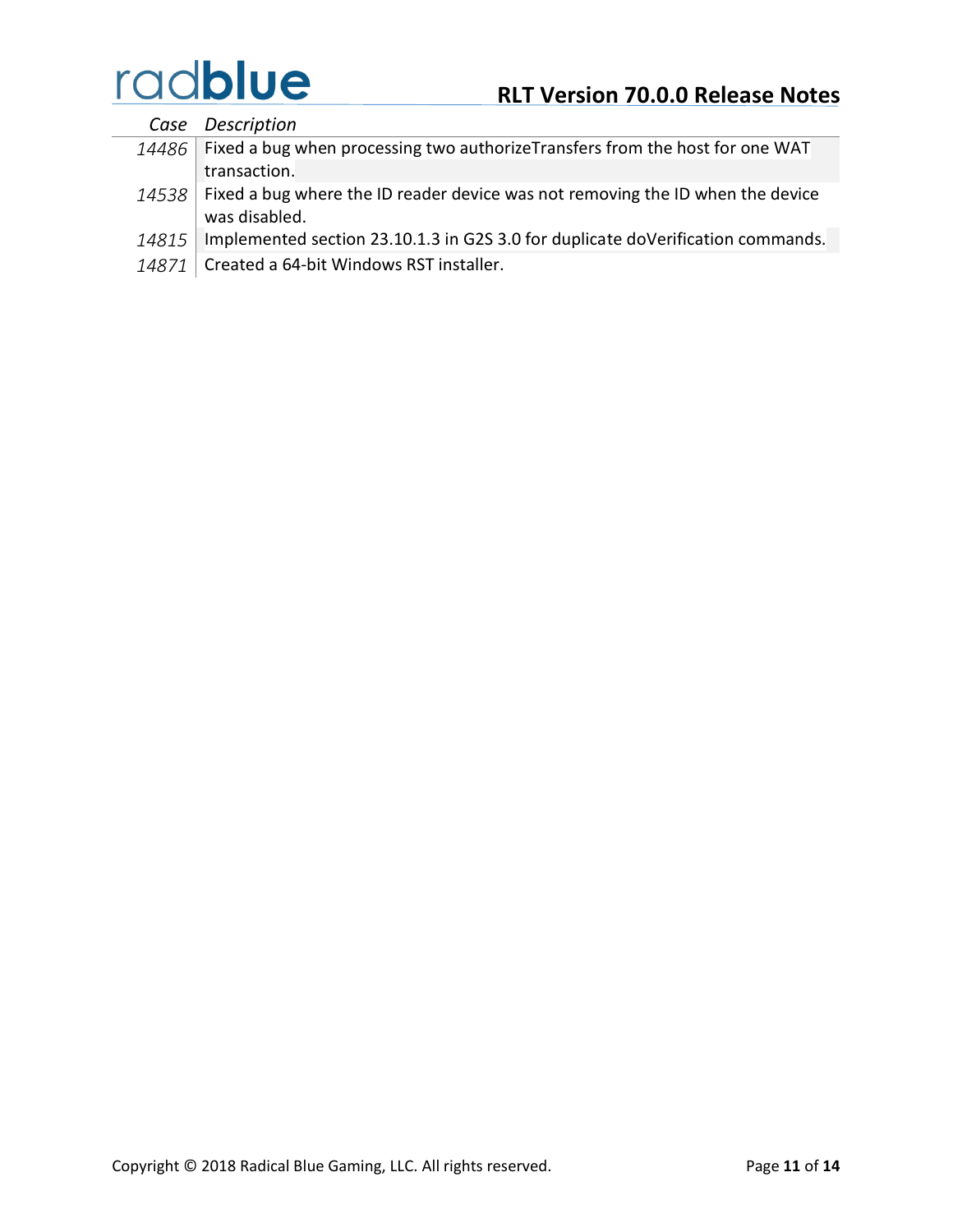### **RLT Version 66.0.0 Release Notes**

Release Date: 4 June 2018

This release:

- Rewrite of communications state machine.
- Implemented the Sign class.
- Progressive error handling improvements.

| Case  | Description                                                                                                                                                                                                                                                                                                                                                                               |
|-------|-------------------------------------------------------------------------------------------------------------------------------------------------------------------------------------------------------------------------------------------------------------------------------------------------------------------------------------------------------------------------------------------|
| 13518 | Updated SCEP code base to use Apache CXF 3.2.1.                                                                                                                                                                                                                                                                                                                                           |
| 13620 | Rewrite of the communication state machine to handle error conditions. For<br>example, the SmartEGM was not reconnecting to a host that was a restarted<br>when the communications device was in the sync state.                                                                                                                                                                          |
| 13875 | Fixed a bug where the SmartEGM does not cleanup comms manager threads for<br>deleted hosts.                                                                                                                                                                                                                                                                                               |
| 13877 | Fixed a bug where the SmartEGM configuration file was not removing hosts<br>references for deleted hosts.                                                                                                                                                                                                                                                                                 |
| 13881 | Restored the ability to reset the command ID before opening communications to a<br>host.                                                                                                                                                                                                                                                                                                  |
| 13899 | Implemented the Sign class.                                                                                                                                                                                                                                                                                                                                                               |
| 13936 | Fixed a bug where the SmartEGM would not validate a component when<br>supportsOffset is set to false and no endOffset was sent in the XML payload.                                                                                                                                                                                                                                        |
| 13952 | Fixed a bug where the SmartEGM would not respond to<br>mediaDisplay.getMediaDisplayStatus from a guest host.                                                                                                                                                                                                                                                                              |
| 14018 | Fixed a transcript bug that miscalculated the command summary when a<br>comment was placed before the document's root element.                                                                                                                                                                                                                                                            |
| 14045 | The SmartEGM will now recover when the host prematurely closes the network<br>connection. When the host closes the network connection before the GSA<br>defined 5 minutes keep alive value, the SmartEGM was left in a half-open socket<br>state. The next message from the EGM would cause a network connection error<br>which was not resent. The SmartEGM will now resend the command. |
| 14092 | Fixed a bug where the SmartEGM was not handling the case where the<br>progressive host rejects the progressive hit with error code G2S_PGX006. The<br>SmartEGM will now commit the transaction with a zero amount and lock up in a<br>handpay.                                                                                                                                            |
| 14110 | Fixed a bug where the player cashable amount meter was not incremented<br>properly during a progressive win. The SmartEGM was not including the initial win<br>in calculating the new player cashable amount value.                                                                                                                                                                       |
| 14115 | Added the ability to check to see if the progressive win is greater than the max<br>credit limit.                                                                                                                                                                                                                                                                                         |
| 14125 | The SmartEGM will not transition to the closed state when a network error occurs<br>on a non-SSL socket error. The GSA protocols could be interrupted to mandate                                                                                                                                                                                                                          |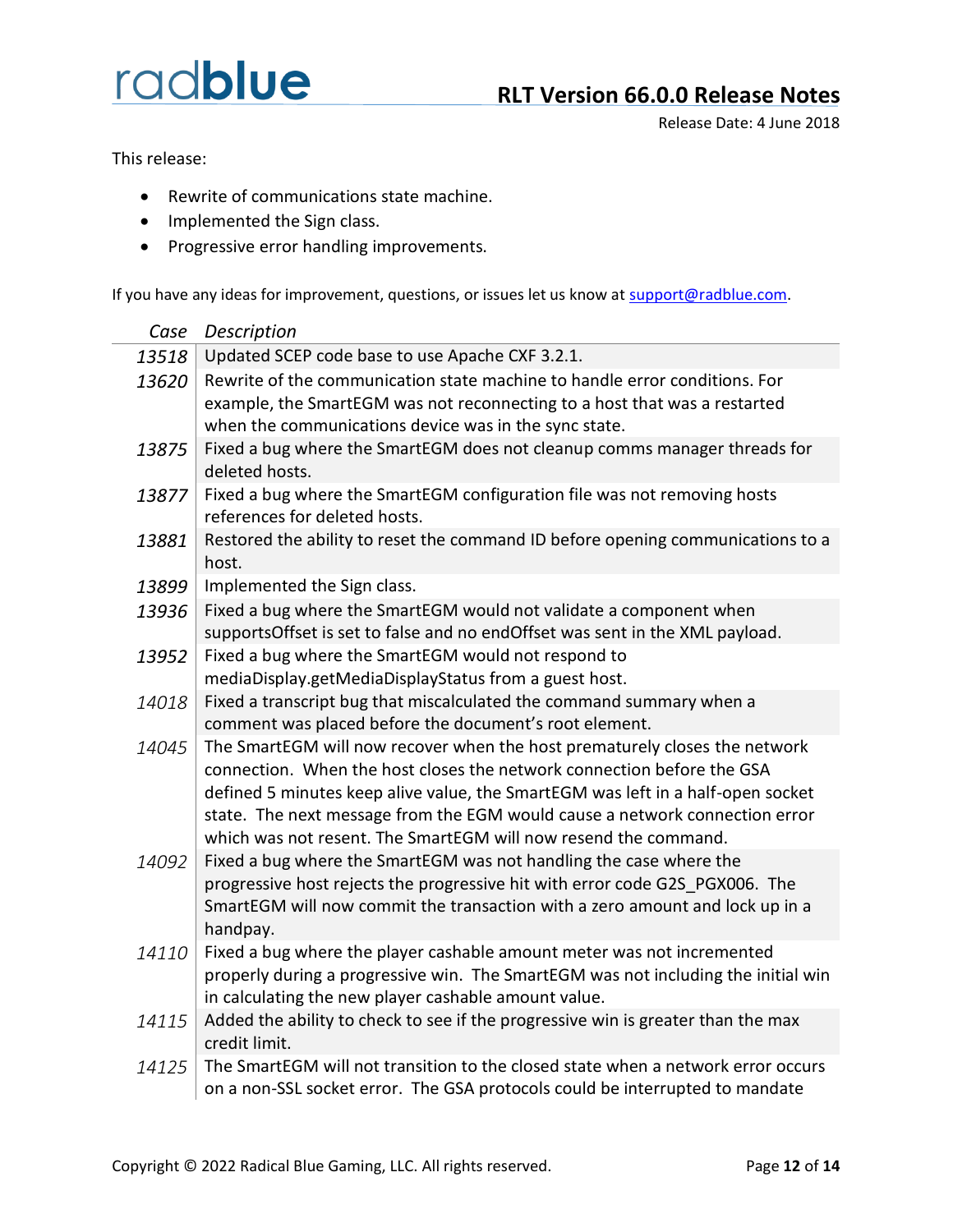

*Case Description*

that the EGM must transition to the closing state on a network error. However, there is language that allows the EGM to retry message.